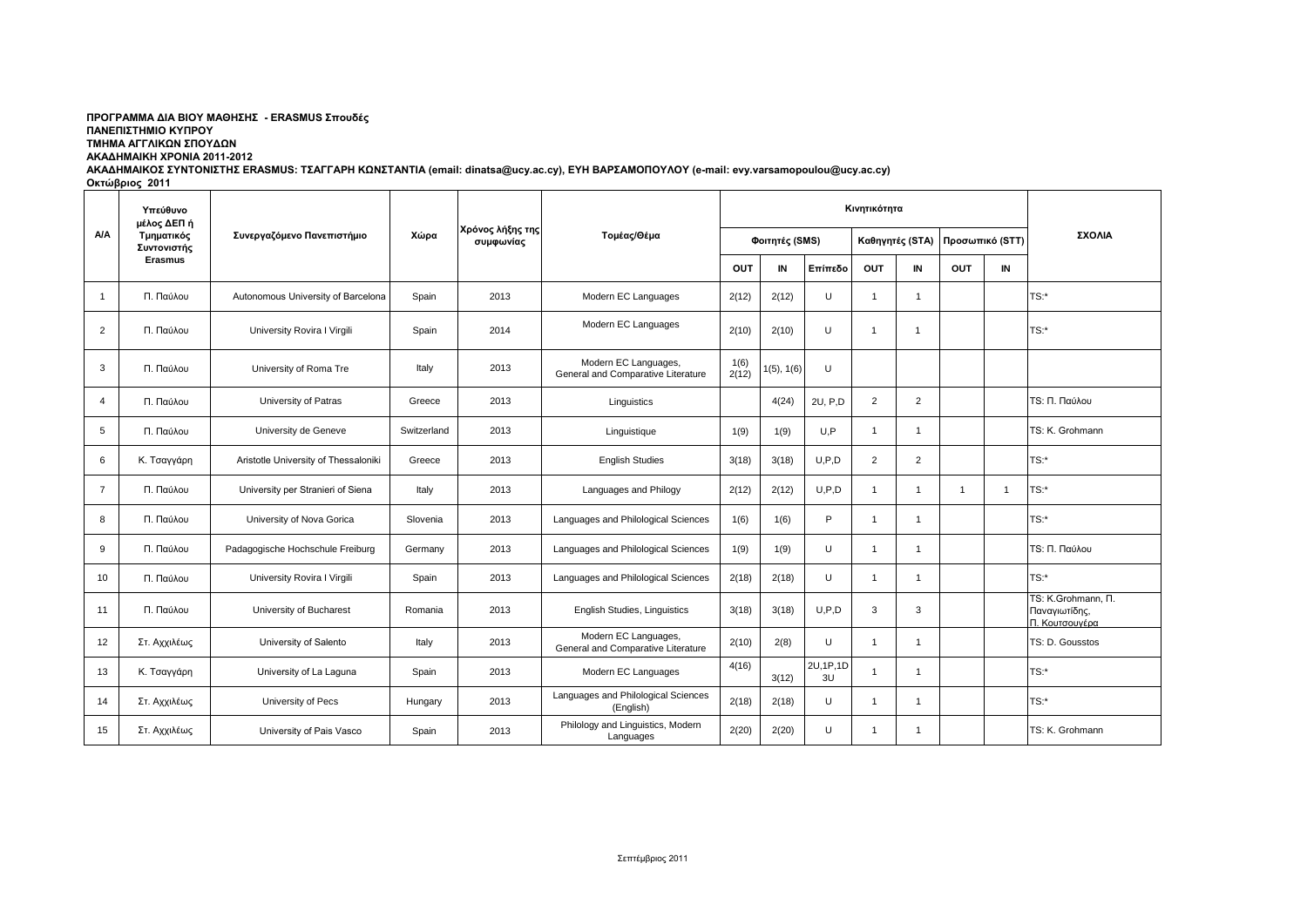## <u>ΠΡΟΓΡΑΜΜΑ ΔΙΑ ΒΙΟΥ ΜΑΘΗΣΗΣ - ERASMUS Σπουδές</u> **ΠΑΝΔΠΙΣΗΜΙΟ ΚΤΠΡΟΤ ΤΜΗΜΑ ΑΓΓΛΙΚΩΝ ΣΠΟΥΔΩΝ**

**ΑΚΑΔΗΜΑΙΚΗ ΧΡΟΝΙΑ 2011-2012** 

ΑΚΑΔΗΜΑΙΚΟΣ ΣΥΝΤΟΝΙΣΤΗΣ ERASMUS: ΤΣΑΓΓΑΡΗ ΚΩΝΣΤΑΝΤΙΑ (email: dinatsa@ucy.ac.cy), ΕΥΗ ΒΑΡΣΑΜΟΠΟΥΛΟΥ (e-mail: evy.varsamopoulou@ucy.ac.cy)

**Οκτώβριος 2011** 

|     | Υπεύθυνο<br>μέλος ΔΕΠ ή<br>Τμηματικός<br>Συντονιστής | Συνεργαζόμενο Πανεπιστήμιο                      | Χώρα        | Χρόνος λήξης της<br>συμφωνίας | Τομέας/Θέμα                                                 |                |       |         |                 |                |                 |                |             |
|-----|------------------------------------------------------|-------------------------------------------------|-------------|-------------------------------|-------------------------------------------------------------|----------------|-------|---------|-----------------|----------------|-----------------|----------------|-------------|
| A/A |                                                      |                                                 |             |                               |                                                             | Φοιτητές (SMS) |       |         | Καθηγητές (STA) |                | Προσωπικό (STT) |                | ΣΧΟΛΙΑ      |
|     | <b>Erasmus</b>                                       |                                                 |             |                               |                                                             | OUT            | IN    | Επίπεδο | OUT             | IN             | OUT             | IN             |             |
| 16  | Στ. Αχχιλέως                                         | University of Limerick                          | Ireland     | 2013                          | Modern EC Languages                                         | 4(20)          | 4(20) | U       |                 | $\mathbf{1}$   |                 |                | $TS:$ *     |
| 17  | Στ. Αχχιλέως                                         | Humboldt - University of Berlin                 | Germany     | 2013                          | Languages and Philological Sciences                         | 2(18)          | 2(18) | U       | $\mathbf{1}$    | $\mathbf{1}$   |                 |                | $1$ TS: $*$ |
| 18  | Κ. Τσαγγάρη                                          | University of Warminsko-Mazurski w<br>Olsztynie | Poland      | 2013                          | Languages and Philological Sciences                         | 1(5)           | 2(10) | U<br>P  | $\overline{1}$  | $\overline{1}$ |                 |                | $TS:$ *     |
| 19  | Στ. Αχχιλέως                                         | <b>Tallinn University</b>                       | Estonia     | 2013                          | Languages and Philological Sciences                         | 2(20)          | 2(20) | U       | $\overline{1}$  | $\overline{1}$ |                 |                | TS:*        |
| 20  | Στ. Αχχιλέως                                         | University of Granada                           | Spain       | 2013                          | Modern EC Languages                                         | 2(12)          | 1(9)  | U       | $\mathbf{1}$    | $\overline{1}$ |                 |                | TS:*        |
| 21  | Στ. Αχχιλέως                                         | University of Amsterdam                         | Netherlands | 2013                          | Modern EU Languages - Modern EU<br>Languages and Humanities | 2(10)          | 2(10) | U.P     | 2               | $\overline{2}$ |                 |                | TS:*        |
| 22  | Στ. Αχχιλέως                                         | University of Konstanz                          | Germany     | 2013                          | Language and Philolgical Sciences                           | 2(20)          | 2(20) | U, P, D | $\overline{1}$  | $\mathbf{1}$   |                 |                | $TS:$ *     |
| 23  | Στ. Αχχιλέως                                         | University of Tampere                           | Finland     | 2014                          | Modern EC Languages (English<br>Philology)                  | 2(10)          | 2(10) | U       | $\overline{1}$  | $\mathbf{1}$   |                 |                | $TS:$ *     |
| 24  | Κ. Τσαγγάρη                                          | University of Bologna                           | Italy       | 2013                          | Modern EC Languages                                         | 1(5)           | 1(5)  | U       |                 | $\mathbf{1}$   |                 |                | $TS:$ *     |
| 25  | Στ. Αχχιλέως                                         | University of Porto                             | Portugal    | 2013                          | Languages and philological sciences                         | 1(5)           | 1(5)  | U       | $\overline{1}$  | $\mathbf{1}$   |                 |                | $TS:$ *     |
| 26  | Στ. Αχχιλέως                                         | University of Barcelona                         | Spain       | 2013                          | <b>Classical Philology</b>                                  | 1(10)          | 1(10) | U       |                 | 1              |                 |                | TS:*        |
| 27  | Στ. Αχχιλέως                                         | University of Essex                             | <b>UK</b>   | 2012                          | Linguistics                                                 | 2(10)          | 2(10) | U       | $\mathbf{1}$    | $\overline{1}$ |                 |                | $TS:$ *     |
| 28  | Στ. Αχχιλέως                                         | University of Jyvaskyla                         | Finland     | 2012                          | Foreign Languages                                           |                |       |         | $\mathbf{1}$    | $\overline{1}$ | $\mathbf{1}$    | $\overline{1}$ | $TS:$ *     |
| 29  | Κ.Τσαγγάρη                                           | Pedagogical University of Cracow                | Poland      | 2013                          | Language and Philolgical Sciences                           | 2(12)          | 2(12) | U       | 2               | $\overline{2}$ |                 |                | $1$ TS:*    |
| 30  | Κ.Τσαγγάρη                                           | University of Castilla - La Mancha              | Spain       | 2013                          | Modern Languages                                            | 3(18)          | 2(18) | U       |                 |                |                 |                |             |
| 31  | Κ.Τσαγγάρη                                           | University of Wrocklaw                          | Poland      | 2013                          | Languages and Philological Sciences                         | 2(20)          | 2(20) | U       | $\mathbf{1}$    | $\overline{1}$ |                 |                | TS:*        |
| 32  | Κ.Τσαγγάρη                                           | University of Malta                             | Malta       | 2013                          | Languages and Philological Sciences                         |                |       |         | $\overline{1}$  | $\mathbf{1}$   |                 |                | $TS:$ *     |
| 33  | Κ.Τσαγγάρη                                           | Justus Liebig Universitat Giessen               | Germany     | 2013                          | Languages and Philological Sciences                         | 2(20)          | 2(20) | U.P     |                 |                |                 |                | $TS:$ *     |